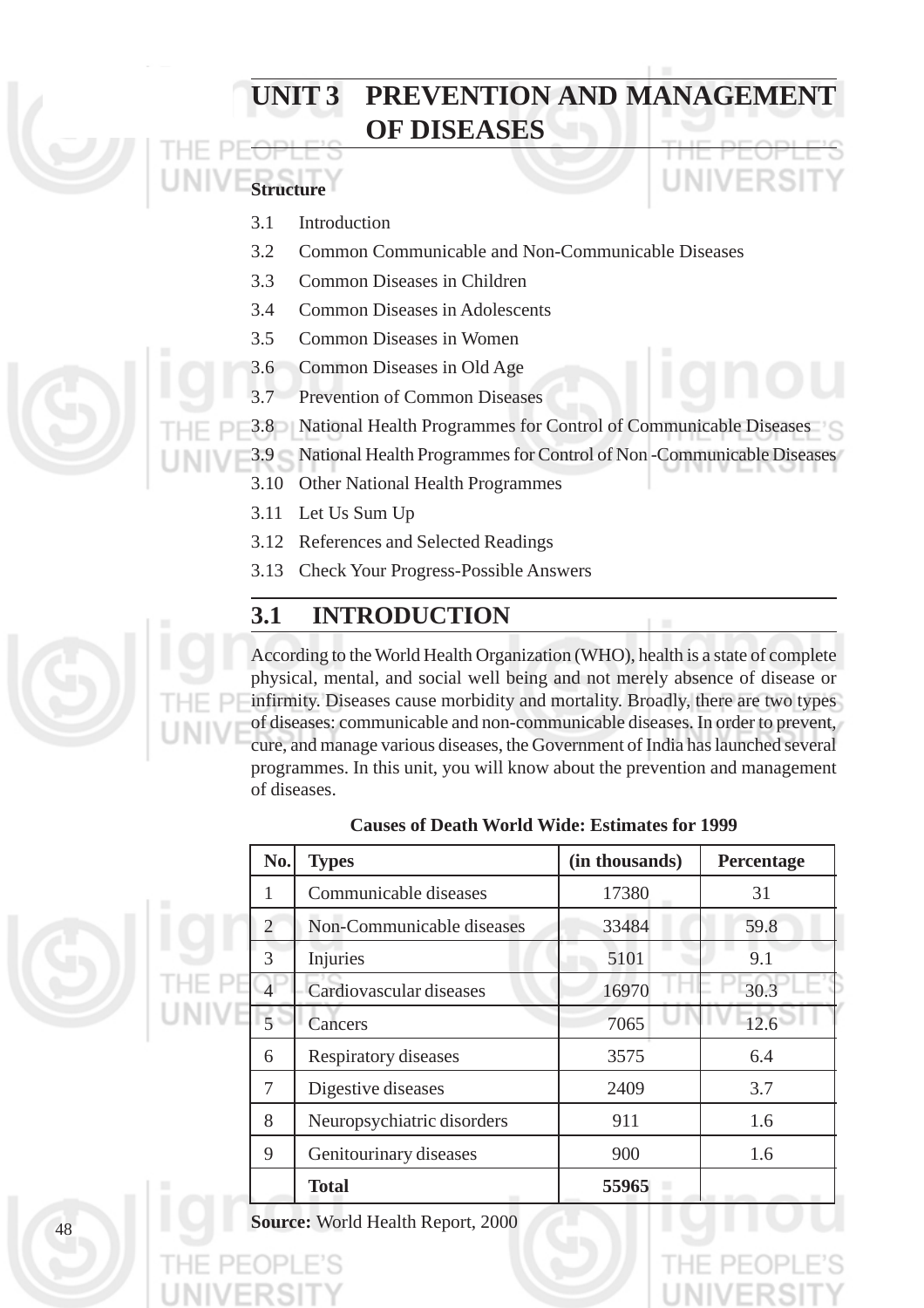After going through the unit you should be able to **Example 2019** Prevention and Management of Diseases

- explain the measures of communicable and non communicable diseases
- explain common diseases in children, adolescents, women, adults and old age
- understand common causes and measures to prevent these diseases
- describe important activities under various national health programmes.

## **3.2 COMMON COMMUNICABLE AND NON COMMUNICABLE DISEASES**

A disease is an abnormal condition affecting the body of an organism assumed to be a medical condition associated with specific symptoms and signs. The disease in general can be divided into two main categories- communicable diseases & non-communicable diseases.

#### **3.2.1 Communicable Diseases**

The communicable diseases are those which can spread from one person to another person and are caused by a disease agent which can be parasites or micro -organisms. The variations in signs and symptoms are common, however, each disease has its own specific grouping of symptoms. These micro organisms could be classified as fungus, bacteria, and virus. These are transmitted from one person to another through infected air, water, food, insect bites, body fluids, like blood and secretions, etc. Anderson defined communicable disease as a disease that can be transmitted from one person to another or, from lower animals to higher animals. According to Brain, communicable diseases are infectious diseases that can be passed from one person to another and from an animal to a person. Olaoye classified communicable diseases into four categories: water borne diseases, air borne diseases, insect borne, and other diseases that are transmitted by contacts and through anthropods.

For instance, communicable diseases are those caused by fungus- skin infections etc; bacteria- diarrhoea, sore throat, ear infections, eye infections, boils etc.; viral infections like, sore throat, jaundice, parasites- worm infestation like round worm, thread worm, malaria, etc.

#### **3.2.2 Non-Communicable Diseases**

The non-communicable diseases are those which cannot spread from one diseased person to another, and are due to dietary deficiencies, life style disorders, behaviour disorder, stress, lack of exercise, occupational stress etc. Some important causes of non communicable diseases are given below.

- **i) Deficiency of nutrients in diet:** The following are major forms of deficiencies led to non communicable diseases.
	- a) Vitamin deficiency, such as vitamin A deficiency can result in poor vision in inadequate light; vitamin B complex deficiency can result in ulcers in the mouth, or anaemia, weakness; vitamin C deficiency can result in bleeding from gums and skin problems; Vitamin D deficiency can result in rickets or defective development of bones in children.



THE PE UNIVERSI

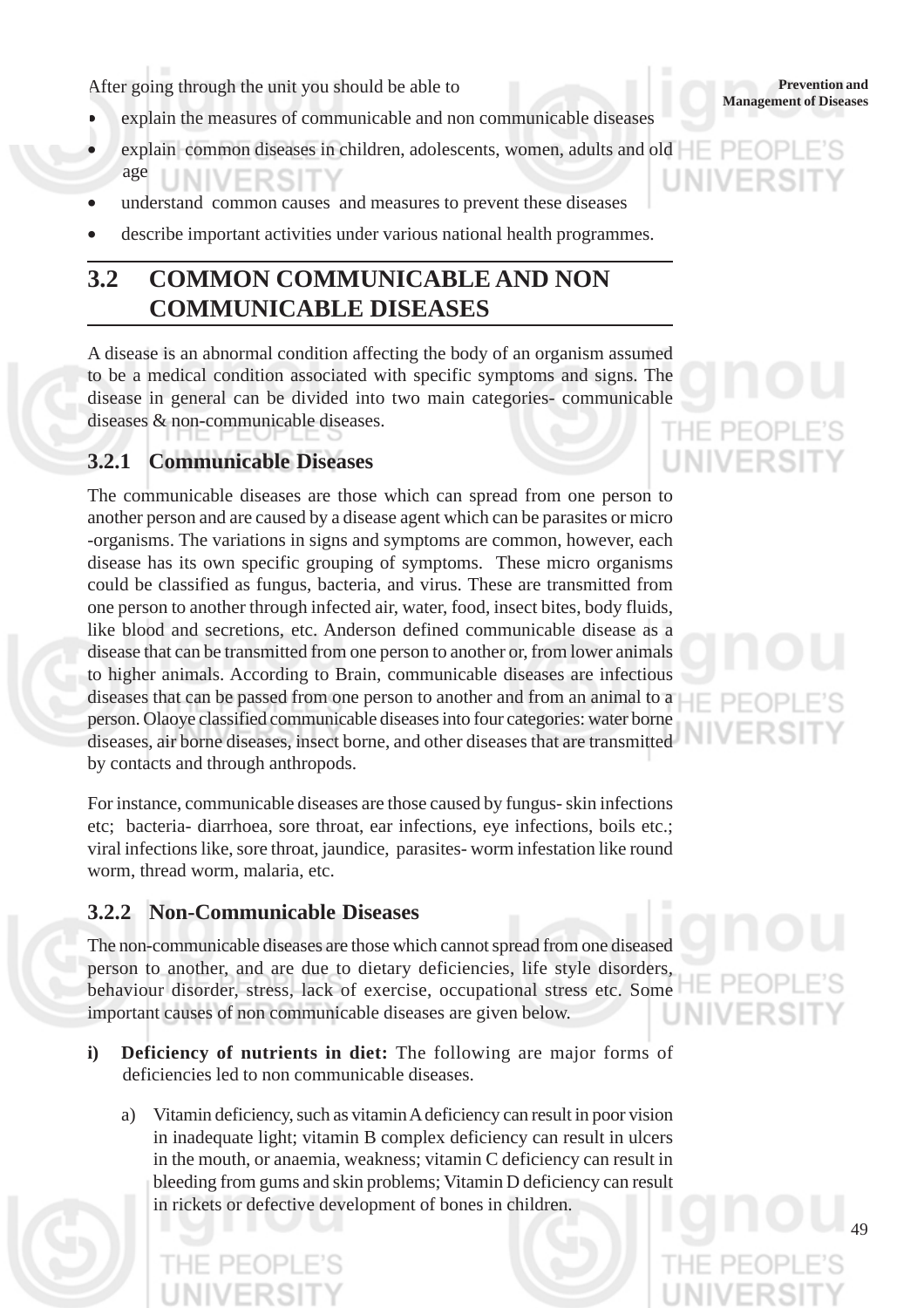50

**Population and Health Care** b) Inadequate intake of proteins in a diet can result in inadequate weight and inadequate height gain in young children.

> Inadequate intake of iron in a diet can result in iron deficiency like anaemia in children and pregnant woman.

- Inadequate intake of calcium in a diet can lead to bone defects.
- **ii) Excessive intake of nutrients in diet:** Excessive intake of fats in diet can result in heart diseases, obesity; excessive intake of carbohydrates can lead to diabetes; intake of chewing tobacco can result in cancer of mouth and tongue.
- **iii)** Others: Besides deficiencies and excessive intakes of nutrient, there are other factors that led to non communicable disease given below.
	- Inadequate exercise, sedentary life style, smoking, can lead to heart disease, high blood pressure, cancer of lungs, cancer of mouth
- b) Excessive stress can also result in several mental problems
- Intake of chewing tobacco can result in cancer of mouth and tongue.

#### **Differences between Communicable and Non-Communicable Diseases**

| <b>Communicable Diseases</b>                                      | <b>Non-Communicable Diseases</b> |
|-------------------------------------------------------------------|----------------------------------|
| Transmitted by person-to-person 1. Are not transmitted by person- |                                  |
| contact                                                           | to-person contact                |
| Measurable symptoms include                                       | Warning signs of non             |
| fever, headaches, muscle aches,                                   | communicable diseases are high   |
| cough, or chill                                                   | blood pressure, obesity, high    |
|                                                                   | cholesterol, diabetes            |
|                                                                   |                                  |

The United Nations has emphasized that in 2004, non-communicable diseases accounted for 60 per cent of the deaths occurring worldwide. Among non communicable diseases, cardiovascular diseases, cancer and respiratory illness exact major tolls in most regions. Because many non communicable diseases are chronic, their treatment and management requires a comprehensive and coordinated response by the health system. The following non communicable diseases are on the increase in India like:

- i) Cancer and cardiovascular diseases
- ii) Psychosomatic diseases
- iii) Respiratory allergy
- iv) Food poisoning
	- v) Psychiatric disorder
		- vi) Alcoholic addiction

## **3.3 COMMON DISEASES IN CHILDREN**

Diseases that are common among children are malnutrition resulting in inadequate weight and height as per their age; Vitamin A & D deficiency leading to night blindness and rickets respectively; diarrhea, infections of respiratory system, ear & eye infections, worm infestations, skin infections, measles, whooping cough and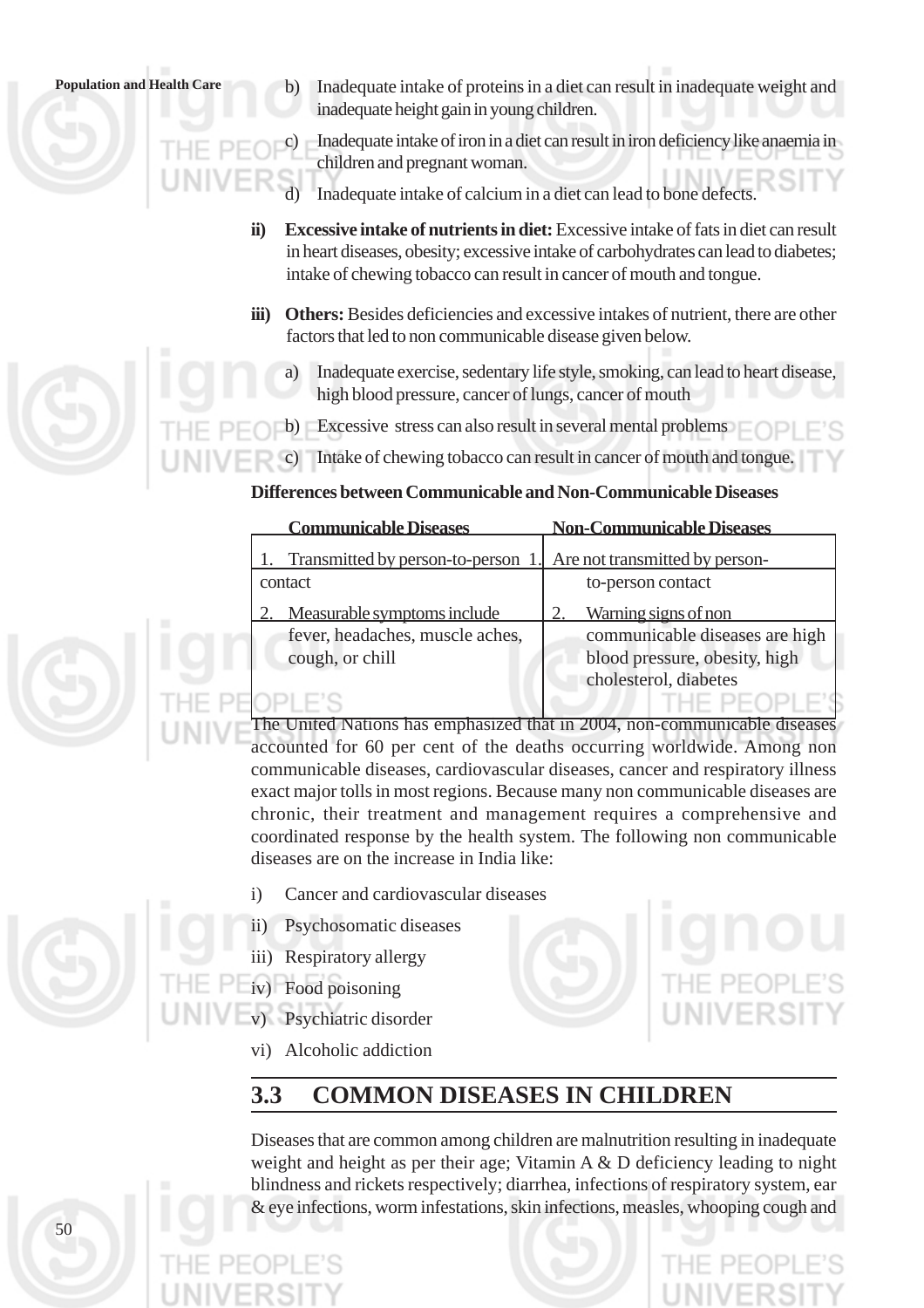poliomyelitis. The common infectious diseases among children are broadly categorized<br>Management of Diseases

- as
- respiratory-common cough and cold,
- skin complaints-hand, foot and mouth diseases,
- gastrointestinal diarrhoea, and
- other infections-conjunctivitis.

The infant mortality rate (IMR, deaths among children in first year) of 64 per 1000 live births (2000) in India is very high. In rural areas, this figure will be much higher. About 50 to 60 per cent of this is caused by mortality during the neonatal period (0-28 days) and particularly in the first week of life. Several factors contribute to this mortality. These include poor maternal health during pregnancy, frequent child births, inadequate care of mothers at risk, poor infrastructure facilities, lack of care of newborn at birth and practically no facilities for newborn care from primary to tertiary levels. Low birth weight infants, either due to premature birth or due to intra-uterine growth retardation, result from various factors such as low maternal weight and height, frequent pregnancies, maternal malnutrition and anaemia, chronic maternal diseases and pregnancy complications. Low birth weight, if particularly associated with premature birth is a major underlying factor for newborn or infant mortality. Non- immunization of pregnant women with tetanus toxin may result in death due to tetanus in young child. These diseases can be prevented by

- adequate feeding,
- supplementation with vitamin-A and iron-folic acid,
- immunization with DPT, OPV, BCG, measles vaccine,
- early diagnosis and management of respiratory infections, diarrhoea,
- proper hygiene and sanitation,
- safe water and safe disposal of wastes and excreta, and
- health education of mothers for feeding and good hygienic practices.

The best ways to protect your child against communicable diseases are

- i) To maintain his resistance by being sure he is in good health
- ii) To avoid every known chance of exposure to disease and keep the child away from all persons who are suffering from communicable diseases and
- iii) To take advantage of immunization and vaccination against such diseases

## **3.4 COMMON DISEASES IN ADOLESCENTS**

#### **3.4.1 Need for Care of Adolescents**

There are many interrelated reasons why we need to pay attention to the health of adolescents:

i) To reduce death and disease in adolescents**-** an estimated 1.7 million young people aged from 10 to 19 die each year, mainly from accidents, violence, pregnancy related problems, or illnesses that are either preventable or treatable. Many more develop chronic illness that damages their chances of personal

**Prevention and**

# THE PEOI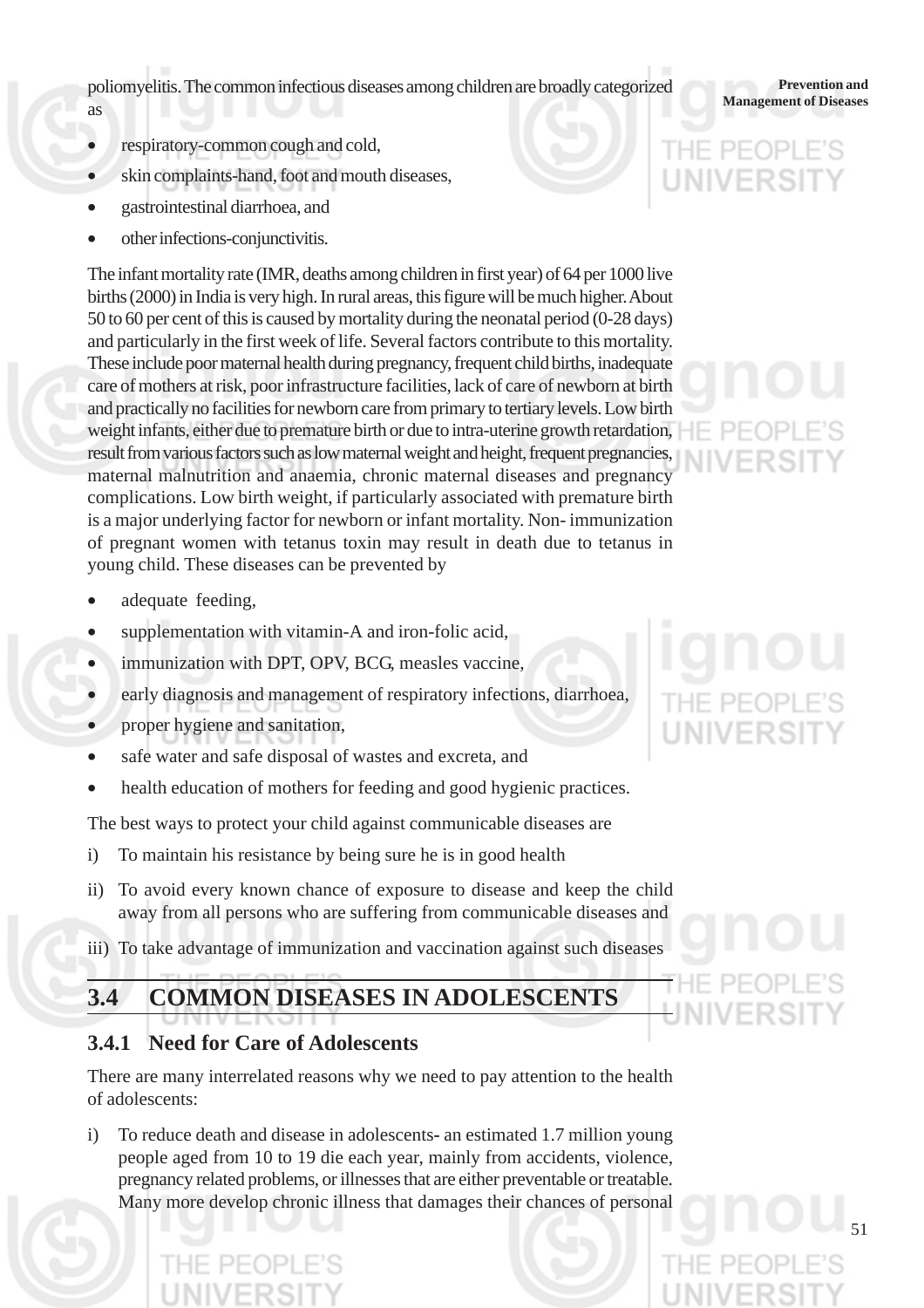#### **Population and Health Care** fulfilment.

ii) To reduce the burden of disease in later life as malnutrition in childhood and in adolescence can cause lifelong health problems, as failure to care for the health needs of young pregnant women can damage their own health and that of their babies. This is the age when sexual habits and decisions about risk and protection are formed. Some of the highest infection rates for sexually transmitted infections are in adolescence. The HIV/AIDS pandemic alone is sufficient reason to look anew at how health services address the needs of adolescents. Many diseases of late middle age, such as lung cancer, bronchitis, and heart disease, are strongly associated with a smoking habit that begins in adolescence.

iii) To invest in health today and tomorrow as healthy and unhealthy practices adopted today may last a lifetime. Today's adolescents are tomorrow's parents, teachers, and community leaders. What they learn they will teach to their own children. Adolescence is a period of curiosity, when young people are receptive to information about themselves and their bodies, and when they begin to take an active part in decision making.

To deliver on human rights, the Convention on the Rights of the Child (CRC) says that young people have a right to life, development, and (in Article 24) "the highest attainable standard of health and to facilities for the treatment of illness and rehabilitation of health". The CRC gives young people the right to preventive healthcare, and calls for specific protection for those in exceptionally difficult conditions, or living with disabilities. Under the CRC, governments not only have a duty to ensure services for good health care, but also have a duty to ensure that young people can express themselves, and that their views are given weight according to their age and maturity.

The protection of human capital is another concern. In some societies, two out of three adolescents are involved in productive work, while many young women below the age of 20 are already mothers. If they are no longer able to fulfil these roles because of injury, illness or psychological damage, the cost is primarily a human one, but there is also a cost to society. Economic development, as well as personal fulfilment, is strongly related to the health and education levels of the population.

#### **3.4. 2 Essential Health Services for Adolescents**



The core package for improving adolescent health and development should be as follow.

i) Provide immunization (Immunization monitor growth and development )

ii) Identify and assess problems and problem behaviour, managing these wherever possible or, referring young people if they cannot

- iii) Offer information and counselling on developmental changes, personal care and ways of seeking help
- iv) Programmes are run for young children but not for an older sister or brother Adolescent girls need protection from rubella before they become pregnant. Vaccines are also available for meningitis, hepatitis and tetanus.
- **3.4.3 Essential List of Clinical Services**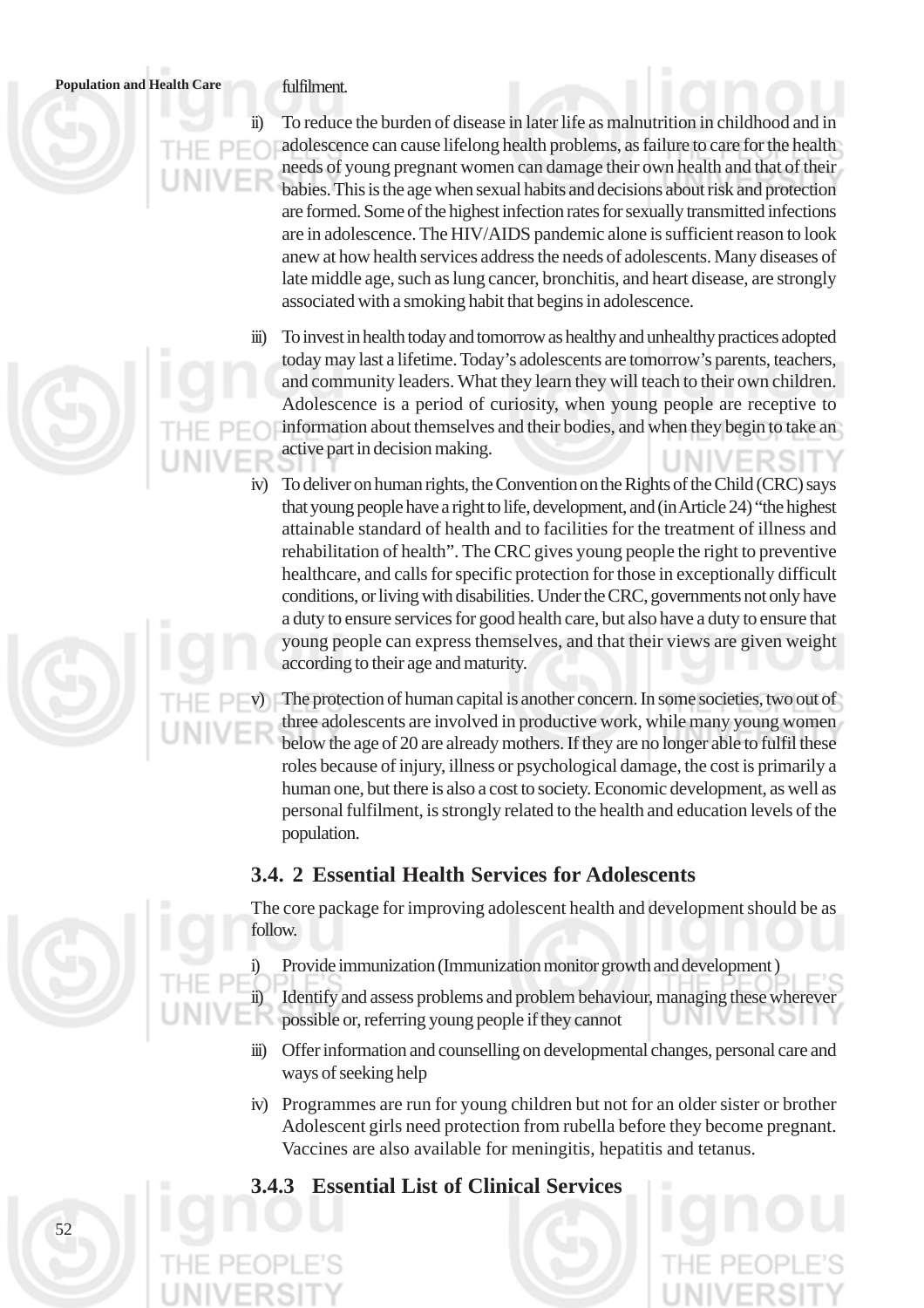- i) General health services for tuberculosis, malaria, endemic diseases, injuries,<br>Management of Diseases accidents, and dental care
- ii) Reproductive health including contraceptives, STI treatment, pregnancy care, and post abortion management
- iii) Counselling and testing for HIV, which should be voluntary and confidential
- iv) Management of sexual violence
- v) Mental health services, including services to address the use of tobacco, alcohol and drugs
- vi) Information and counselling on development during adolescence, including reproductive health, nutrition, hygiene, sexuality, and substance use

#### **3.5 COMMON DISEASES IN WOMEN**

Compared with developed countries, as well as some developing countries, the current maternal mortality ratio (deaths among women during pregnancy and after delivery) of 407 per 100,000 live births (1998) in India is quite high. Maternal Care (during pregnancy, delivery, and lactation) in rural areas and urban slums is woefully inadequate. In rural areas, majority (about 80 per cent) of births are occurring outside the institutions, and are attended to by untrained birth attendants. Some of the important causes of maternal mortality (deaths) are sepsis (infections), haemorrhage (bleeding), toxaemia, fits and high blood pressure, illegal abortion, and malnutrition. These women usually suffer from anaemia due to deficiency of iron and vitamin B-complex, malnutrition due to inadequate intake of food.

#### **Preventive Measures**

Some of the preventive measures required for the improvement of health status of adolescents are narrated below.

- i) Liberalization of abortion laws and the enactment of Medical Termination of Pregnancy (MTP) Act in 1971 were the direct outcome of the realization of the fact that induced abortion performed by unqualified persons under unhygienic conditions significantly increased maternal mortality and morbidity. Facilities for MTP services by properly trained and skilled doctors are to be provided, wherever needed, in rural areas and urban slums.
- ii) Systematic efforts are to be made to increase progressively antenatal registration and care of pregnant women.
- iii) It is also to be progressively ensured that almost all deliveries are conducted under aseptic conditions by trained health personnel, i.e., the *dais* or female midwives.
- iv) Pregnant and nursing mothers should get two to three doses of tetanus toxin, and, as nutritional supplements, iron and folic acid.
- v) During post natal check-ups, mothers are to be educated on breast feeding, growth monitoring, proper weaning practice and immunization of the child, and on personal hygiene, proper diet and family planning.

#### **3.6 COMMON DISEASES IN OLD AGE**

**Prevention and**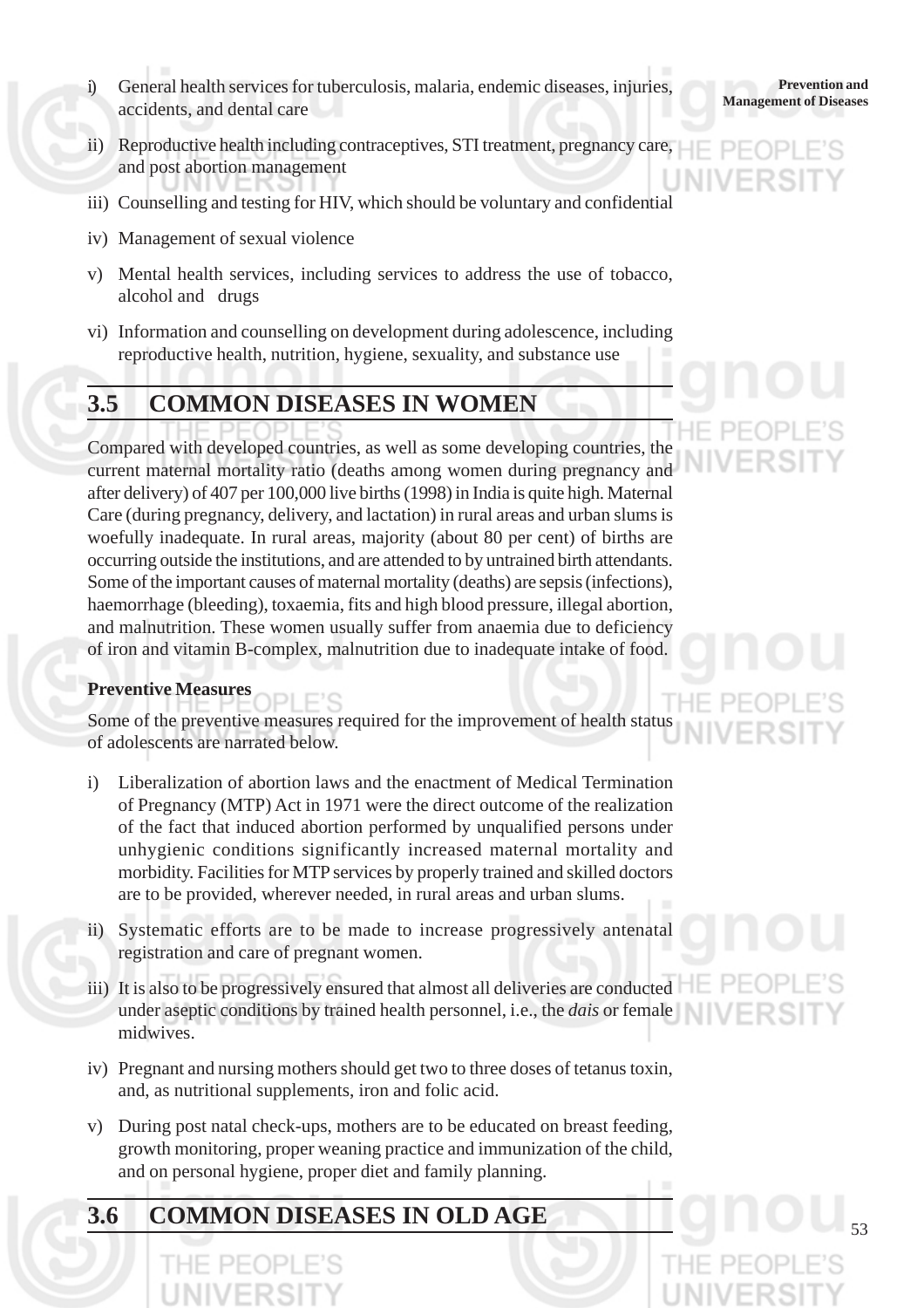**Population and Health Care** In India, about 7.2 per cent of the total population is above 60 years of age. The health problems in old age can be classified as follows.

> **Health problems due to aging process:** these are due to changes in the body which occur in the body and results in health problems such as cataract (opacity in the lens of the eye), increase in eye pressure resulting in difficulty or glaucoma, deafness (due to nerve degeneration), softening of bones (osteoporosis), difficulty in breathing, changes in mental outlook and decrease in the perception of senses.

- **ii) Problems associated with ageing**: certain disease are more common after 40 years of age such as degenerative diseases of blood vessels and the heart, cancer, are also more common in old age. Accidents due to softening of bones, diabetes, diseases of the joints resulting in difficulty in walking, diseases of the respiratory system such asthma, infections, and difficulty in passing urine, urinary tact infections, etc., are also present.
- **iii) Psychological problems***:* mental changes result in impaired memory, rigidity of outlook, dislike for change, and emotional disorders from social maladjustment.

## **3.7 PREVENTION OF COMMON DISEASES**

The goals of medical care are to promote health, preserve health and to restore health when it is impaired and to minimize suffering and disability resulting from diseases. These goals can be fulfilled by the following measures.

• Adopting healthy life styles such as eating a good and balanced diet, adequate exercise, not smoking, drinking, or other drug abuse,

#### Health education

- Regular immunization
- Use of specific nutrients
- Protection against accidents and occupational hazards
- Avoiding allergens
- Control of air, water pollution, or other environmental hazards
- Environmental modifications such as safe water, use of sanitary latrines, improvement in housing, control of pests, cleanliness and hygienic practices

• Regular health checkups for early recognition of diseases

- Seeking health advice at the onset of early signs and symptoms of disease
- Proper rehabilitation in case of disability resulting from diseases.

In this section, you studied about common diseases in children, common diseases in adolescents, common diseases in women, common diseases in old age, and prevention of common diseases. Now answer the questions given in Check Your Progress 1.

#### **Check Your Progress 1**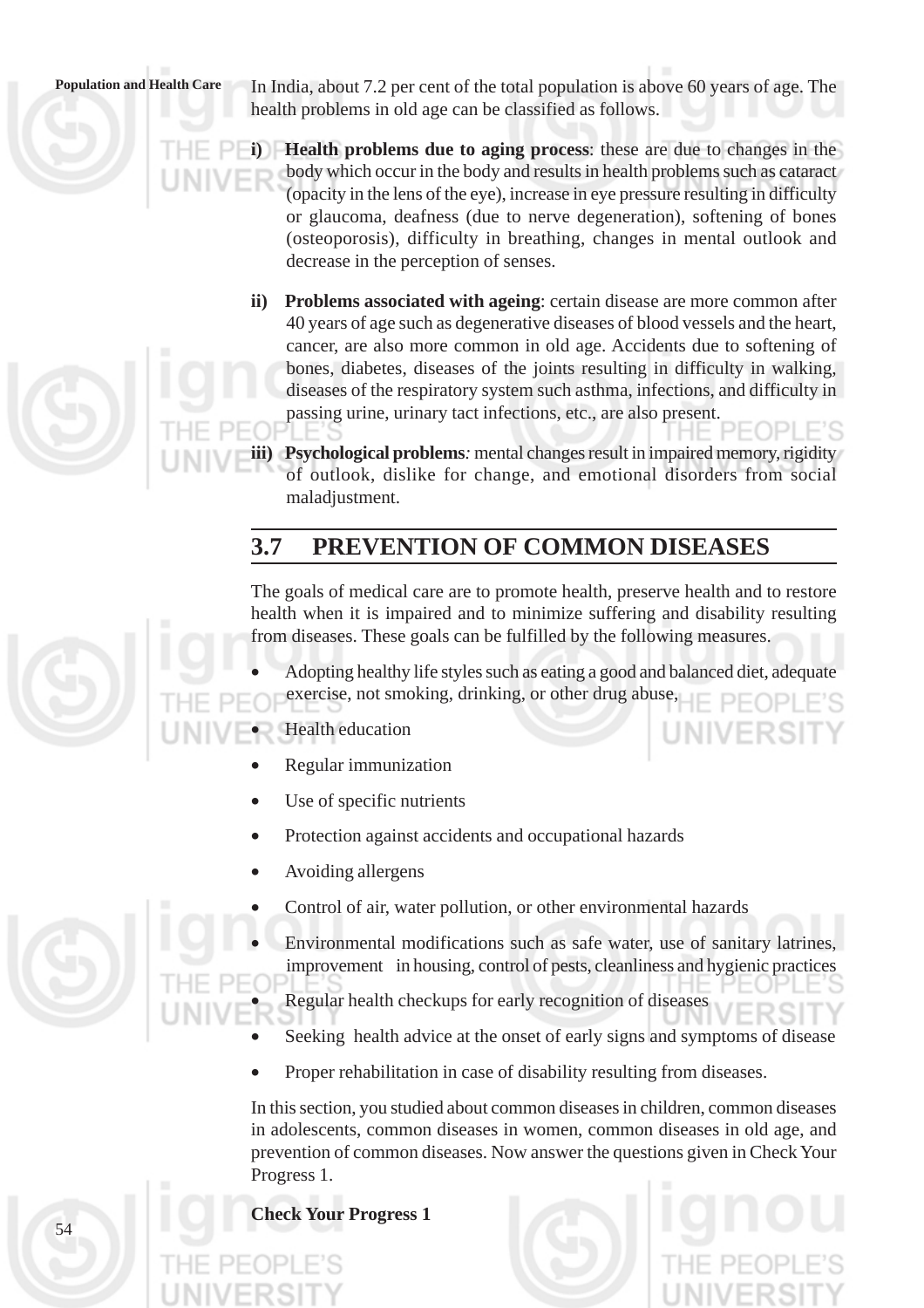|     | Write your answer in about 50 words<br>Note: a)                                                                                 | <b>Prevention</b> and<br><b>Management of Diseases</b> |
|-----|---------------------------------------------------------------------------------------------------------------------------------|--------------------------------------------------------|
| 1)  | Check your answer with possible answers given at the end of the unit.<br>b)<br>Mention a few common diseases among adolescents. |                                                        |
|     |                                                                                                                                 |                                                        |
|     |                                                                                                                                 |                                                        |
| 2)  | What are the common diseases among old persons?                                                                                 |                                                        |
|     | UNIVERSITY                                                                                                                      | UNIVERSIT                                              |
|     |                                                                                                                                 |                                                        |
|     |                                                                                                                                 |                                                        |
| 3.8 | NATIONAL HEALTH PROGRAMME FOR<br>CONTINUE OR COMMITMENT OF REPORT ORG                                                           |                                                        |

## **CONTROL OF COMMUNICABLE DISEASES**

Various National Health Programmes launched for the control of communicable diseases in India are as follows.

#### **3.8.1 National Tuberculosis Control (TB) Programme (NTBCP)**

In India, nearly 14 million people suffer from TB, and 2.2 million cases are added every year. Nearly 5 lakh deaths in our country are due to TB every year. The NTBCP was started in 1962 and it was revised in 1992 with the introduction of DOTS (Directly Observed Treatment with Short term chemotherapy) to overcome the problem of defaulters. Two important objectives are: (a) to cure at least 85 per cent of all new cases of TB, (b) to detect at least 70 per cent of total expected TB cases.

**Strategies**

- Early detection of symptoms (3 weeks cough, fever, weight loss)
- Sputum examinations (3 samples on the spot early morning)
- Drugs on alternate days in the presence of health persons in intensive phase for 1 month
- During the continuation phase, the first dose is taken by patient in the presence of health persons, and then, at home
- **3.8.2 National Anti Malaria Programme/National Programme**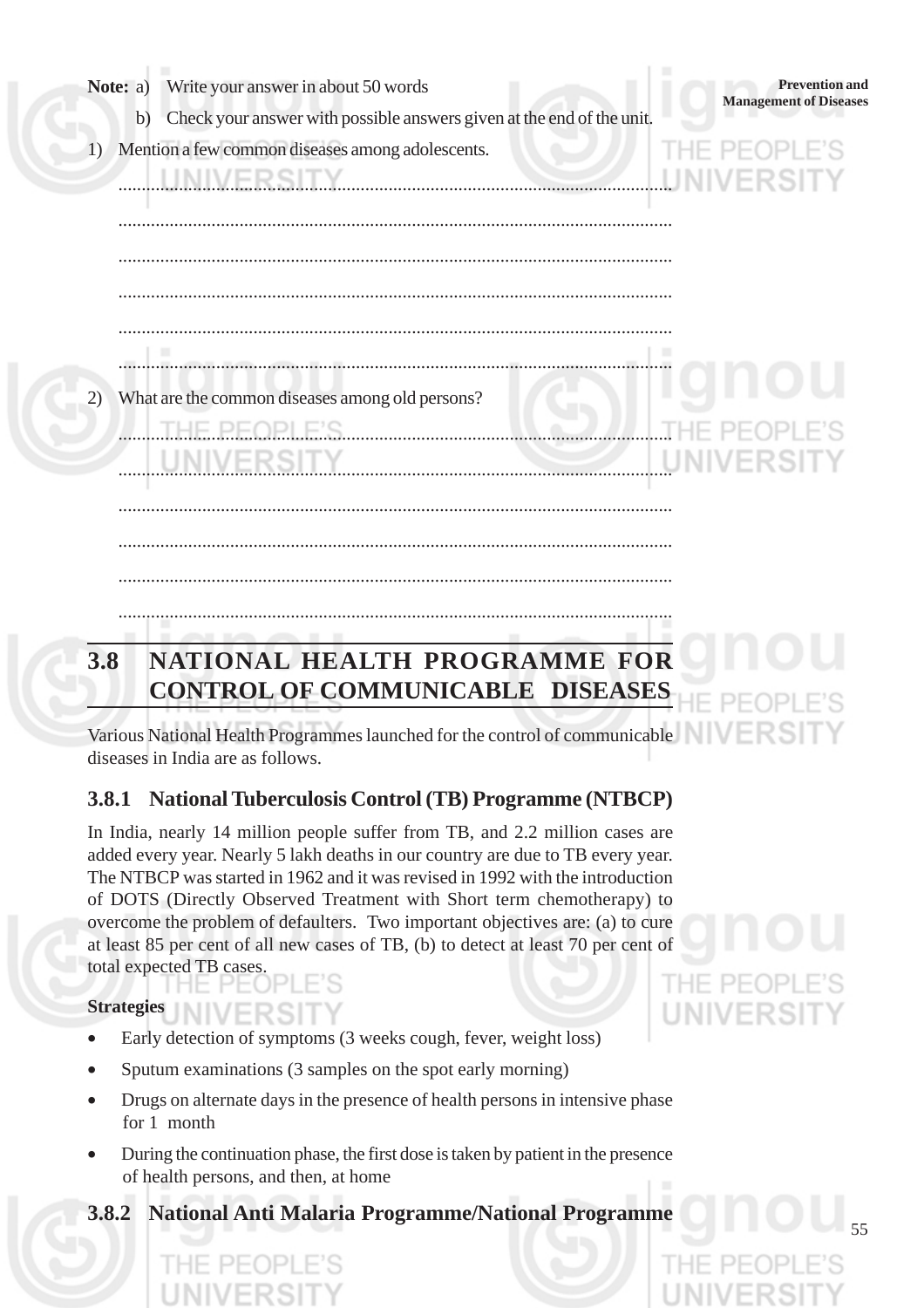#### **Population and Health Care for Control of Vector Borne diseases**

In India, nearly 2 million cases of malaria occur every year. The programme for control of malaria was started in 1953. The objective of this programme is to reduce the prevalence and deaths of malaria. **LINIVERS** 

#### **Strategies**

- Involvement of local volunteers
- Medicated mosquito nets
- Training of health workers
- Inter sectoral coordination to prevent collection of water
- Epidemic management

#### **3.8.3 National AIDS Control Programme**

In India, nearly 3-5 million people are infected with the disease HIV virus. And there is a rising trend in all states. The national programme for control of AIDS was started in 1987. The objectives of this programme are (a) prevention of virus infection, (b) decreasing morbidity & mortality, and (c) minimize socio-economic impact.

#### **Strategies**

- IEC and Social mobilization
- Condom promotion
- Blood safety (ban on professional donors, HIV testing, licensing of blood banks, training)
- Surveillance through lab facilities in medical colleges
- Control of sexually transmitted diseases (STD)
- Clinical management (training of staff and provision of drugs)
- Care and support of cases through NGOs

## **3.9 NATIONAL HEALTH PROGRAMMES FOR CONTROL OF NON-COMMUNICABLE DISEASES**

In the previous section, you read about the national health programmes launched by the Government of India for the control of communicable diseases. In this section, you will read about the national programmes launched for the control of non-communicable diseases.

## **3.9.1 National Programme for Control of Blindness (NPCB)**

Of the total estimated 30 million blind persons in the world, 6 million are in India. Almost 80 per cent of this figure are blind due to cataract and 7.35 per cent due to refractive errors. The objectives of the NPCB programme is to reduce the prevalence rate of blindness.

**Strategies**



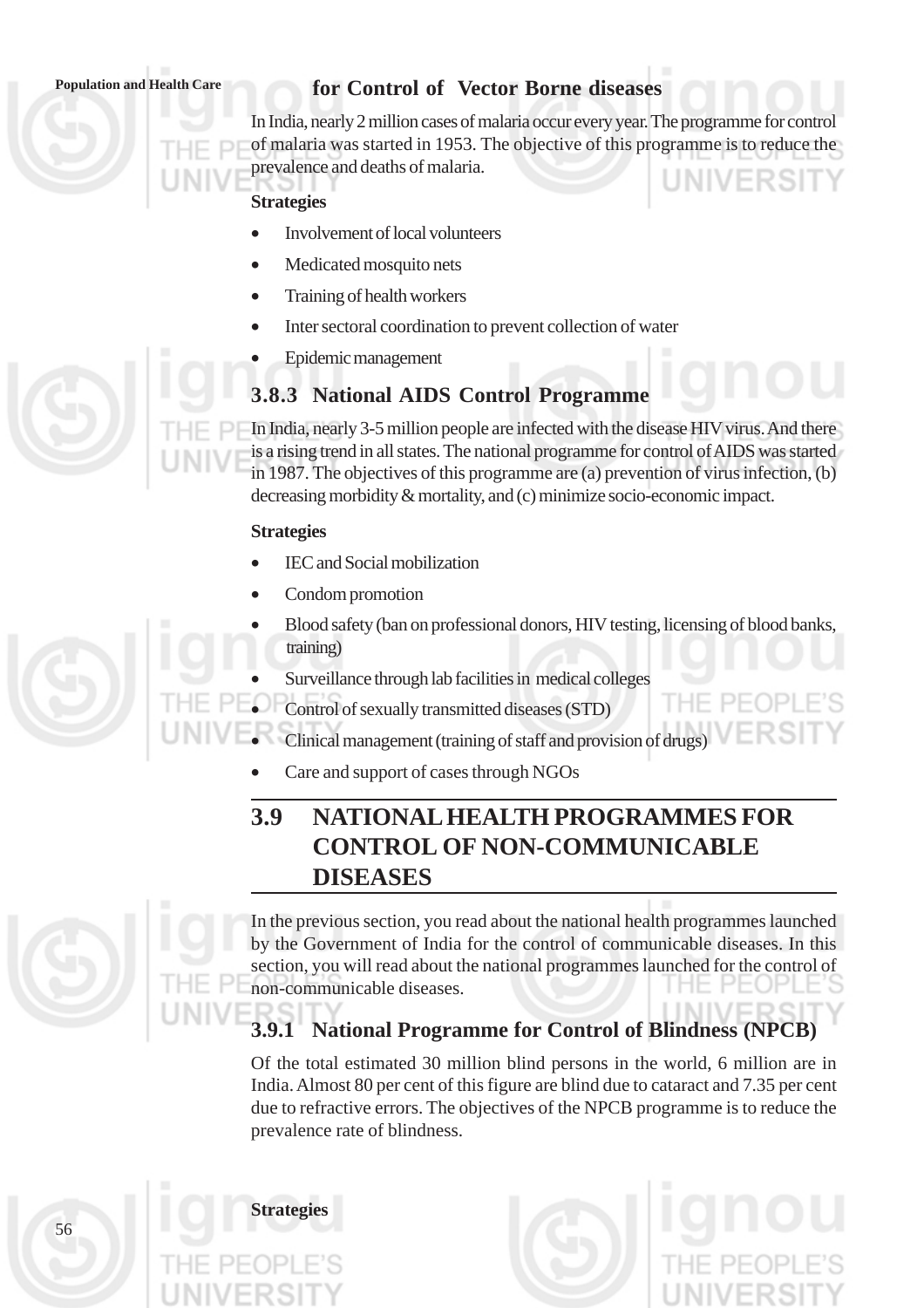- **Management of Diseases** Management of Diseases Management of Diseases
- Developing human resources for eye care by training health manpower
- Promoting outreach activities and public awareness by health education and mobile clinics
- Developing institutional capacity by providing equipment.

#### **Infrastructure at tertiary level (state level)**

- Opening Regional Institutes of Ophthalmology
- Up gradation of the Ophthalmology( Eye) departments of medical colleges
- Up gradation of the Ophthalmology( Eye) departments of medical colleges for training of Paramedical Ophthalmic Assistants
- Eye banks have been developed in government and non-government sector.

#### **Infrastructure at saecondary level (District level)**

Districts Hospitals have been equipped for ophthalmic services under NPCB. Through District Blindness Control Societies scheme has been extended to cover the entire country.

#### **Infrastructure at primary level (village level)**

There are central mobile units (attached to medical colleges) and district mobile units which make visit to villages for services. Primary health centres have been equipped with ophthalmic equipment and by posting para medical ophthalmic assistants.

#### **3.9.2 National Iodine Deficiency Disorders Control Programme (IDD)**

Iodine is a micronutrient which is required in the amount of 100-150 micro-grams daily for normal human growth and development. Its deficiency results in abortion, still-birth (dead born babies), mental retardation, deaf-mutes, squint, dwarfism, goitre in all ages, neuro-motor defects, etc. It is estimated about 200 million people in our country are at risk of developing IDD. In India it is estimated that 71 million people suffer from endemic goitre and other IDDs. The objectives of this programme is to elimination of IDD.

#### **Strategies**

- Use of iodized salt in place of common salt.
- Monitoring and surveillance for the cases
- IEC for health education.

#### **3.9.3 National Programme for Mental health**

The number of people affected by mental illness in India is estimated to vary from 18-20 per thousand population in various morbidity surveys, which is not less than that in developed countries. Mental health is not only related to relations between persons, but also to individuals' relations with community, social institutions, the ways of living, and working. The National Mental Health Programme was incorporated into the Central Scheme in 1982. The objectives of NPMH are (a) to ensure availability and accessibility of minimum mental health care for all in future, (b) to encourage applications of mental health knowledge in



**Prevention and**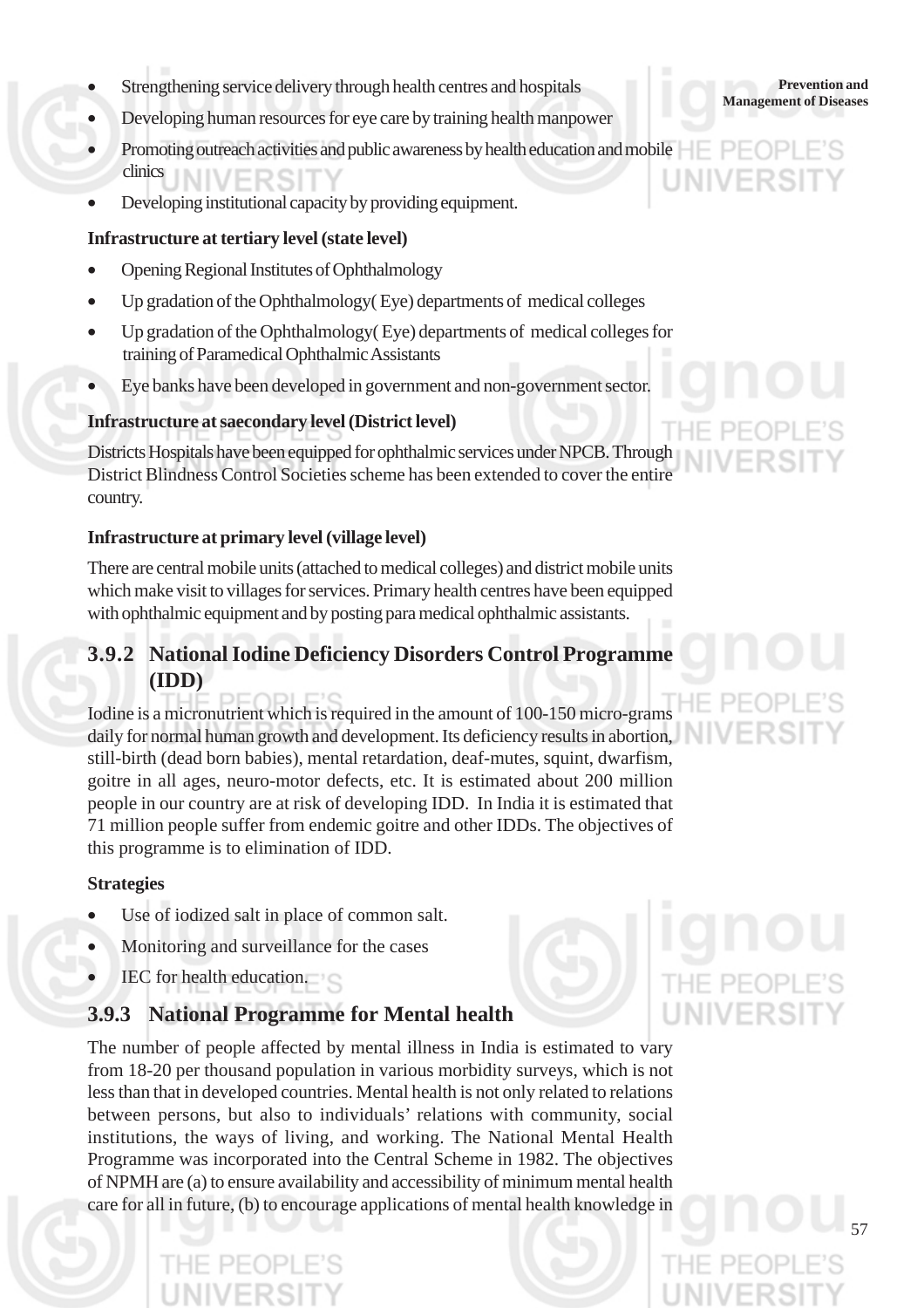**Population and Health Care** general health care, (c) to promote community participation in mental health services.

#### **Strategies**

• Training of all workers in the mental health team at identified nodal institutions

- Health education to increase public awareness and to reduce social stigma
- Services for care of mentally ill patients in OPDs & indoors
- Collection of related data for future planning, monitoring & research.

#### **3.9.4 National Cancer Control Programme**

 Cancer has become one of the ten leading causes of death in India. In India it is estimated that there are nearly 1.5 - 2 million cancer cases at any given point of time. 7 lakh new cases of cancer occur every year in India, and 3 lakh deaths occur annually due to cancer. The Government of India launched the National Cancer Control Programme in 1975- 76.  $P F \cap P$ 

#### **Objectives**

• Primary prevention of cancers by health education regarding hazards of tobacco consumption and necessity of genital health for prevention of cervical cancer

**LINIVERS** 

- Secondary prevention, i.e., early detection and diagnosis cancers, for example, cancer of cervix, breast cancer and of the oro-pharynageal cancer by screening methods and patients' education on self examination methods.
- Strengthening of existing therapeutic services- palliative care in terminal cancers.

#### **Strategies**

- Development of oncology ( cancer) departments in medical colleges/hospitals
- Scheme for district projects: accordingly, the scheme for district projects, preventive health education, and early detection and pain relief measures was started
- Financial assistance to voluntary organizations

• Cobalt therapy installation

58

- Development and dissemination of health education materials
- Procurement, supply and distribution of pain relief medicines
- Assistance for regional research and treatment centres
	- National Cancer Registry Programme (NCRP) for keeping records of cancer patients.

#### **3.9.5 National Diabetes Control Programme**

Epidemiological studies show that 1 to 2 per cent prevalence of diabetes mellitus in India. An expert committee was constituted by the Government of India in 1986 to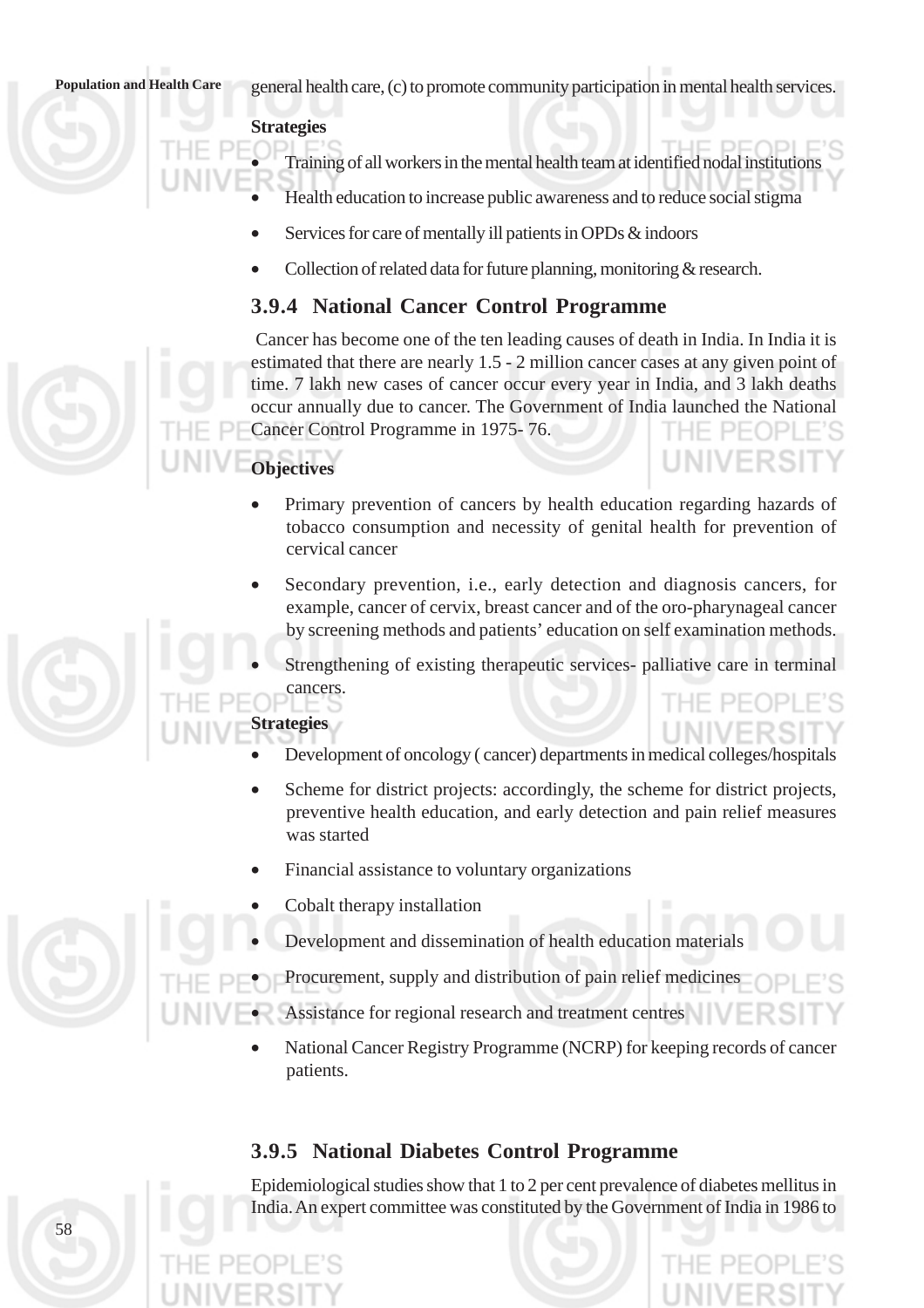**Management of Diseases**<br>Management of Diseases Control Programme during the Seventh Five Year Plan.

**Prevention and**

#### **Objectives**  $H \in \mathsf{PFOPI} \to \mathsf{S}$

- Identification of high risk subjects at an early stage with a focus on primary prevention
- Early diagnosis of disease and institution of appropriate management so as to reduce morbidity and mortality
- Prevention, arrest, or slowing of complications of the disease
- Identification of subjects with partial or total physical handicaps and to ensure their rehabilitation.

#### **Strategies**

- Early identification and surveillance of the cases by health workers, doctors  $\Box$ at PHC, CHC, and hospital specialists
- Case detection at the hospital level by specialists and trained manpower
- Monitoring and evaluation at the national level by the All India Institute of Medical Sciences, Department of Medicine.

In this section, you studied the national health programme for control of communicable diseases, the national health programmes for control of non communicable diseases. Now answer the questions given in Check Your Progress 2.

#### **Check Your Progress 2**

**Note:** a) Write your answer in about 50 words

b) Check your answer with possible answers given at the end of this unit

.......................................................................................................................

1) Name a few programmes for control of Communicable Diseases.

.......................................................................................................................

.......................................................................................................................

.......................................................................................................................

.......................................................................................................................

.......................................................................................................................

List out some of the programmes for control of non-communicable diseases?

.......................................................................................................................

.......................................................................................................................

.......................................................................................................................

.......................................................................................................................

## **3.10 OTHER NATIONAL HEALTH PROGRAMMES**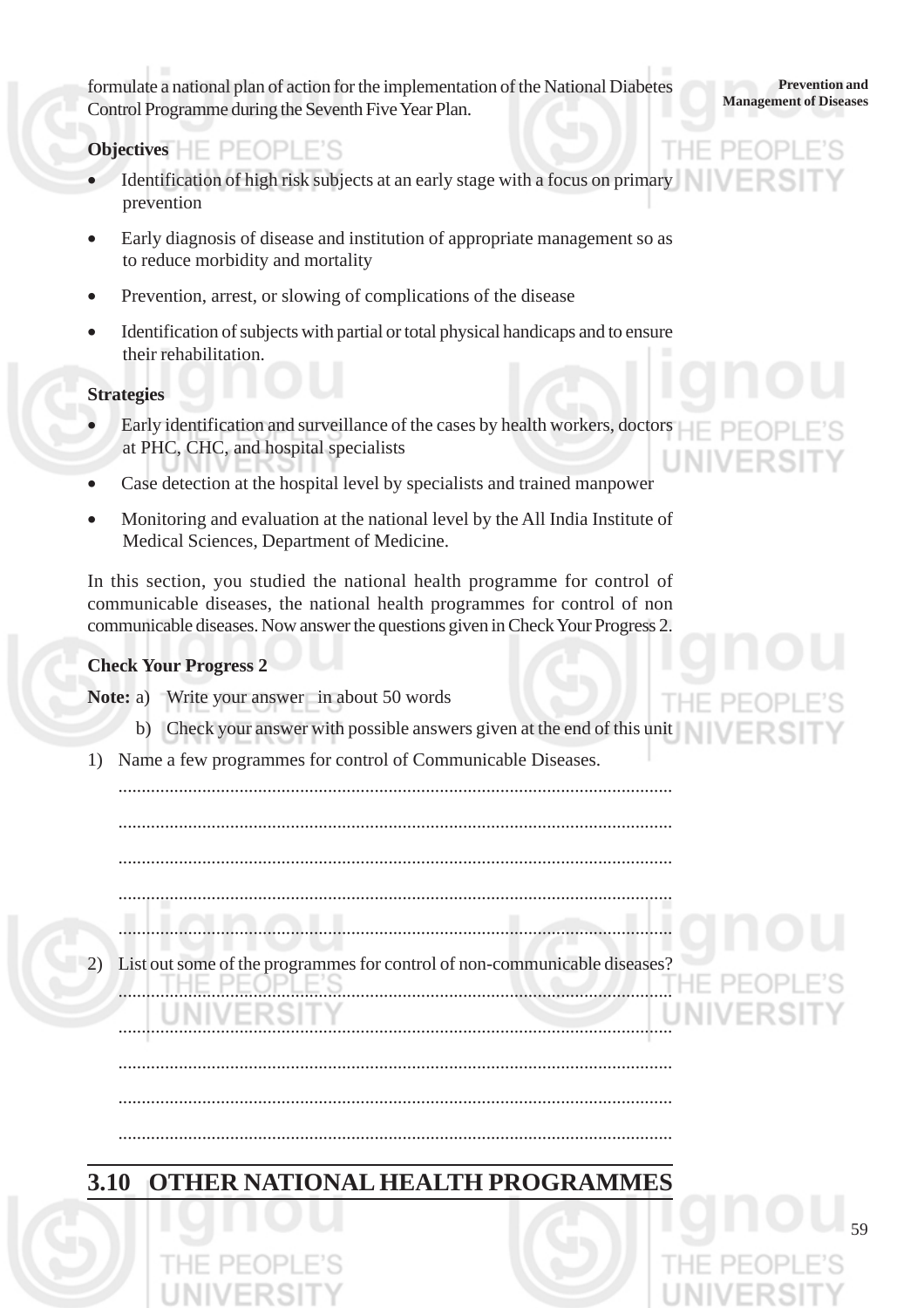**Population and Health Care** Besides the specific programmes launched for the control of communicable and non communicable diseases, the Government of India has also launched a programme for the control of diseases and to raise health standards of people.

#### **3.10.1 National Rural Health Mission (2005-2012)**

Recognizing the importance of health in the process of economic and social development and improving the quality of life and in order to follow a synergistic approach by relating health to determinants of good health viz. segments of nutrition, sanitation, hygiene and safe drinking water, the Government of India launched the national Rural Health Mission in 2005.

The thrust of this mission is to improve the availability of and access to quality health care by people, especially for those residing in rural areas, the poor, women and children.

#### **Objectives**

-f

- Provide a female health activist in each village(ASHA)
- Village health plan prepared through a local team headed by the Health  $\&$  Sanitation Committee of the Panchayat
- Strengthen rural hospitals for effective curative care and making it accountable to the community through Indian Public Health Standards (IPHS)
- Integration of vertical health and family welfare programmes and funds for optimal utilization of funds and infrastructure
- Strengthening delivery of primary healthcare
- Mainstream AYUSH into the public health system
- Integrate health concerns with determinants of health like sanitation and hygiene, nutrition, and safe drinking water through a District Plan for Health
- Decentralization of programmes for district management of health
- Address the inter-state and inter-district disparities
- Time-bound goals and report publicly on their progress
- Improve access of rural people, especially poor women and children, to equitable, affordable, accountable, and effective primary healthcare.

#### **Strategies**

• Train and enhance capacity of Panchayati Raj Institutions (PRIs) to own, control and manage public health services.

- Promote access to improved healthcare at household level through the female health activist (ASHA).
- Health Plan for each village through Village Health Committee of the Panchayat.
- Strengthening sub-centre through an untied fund to enable local planning and action and more Multi Purpose Workers (MPWs).
- Strengthening existing Primary Health Centers (PHCs) and Community Health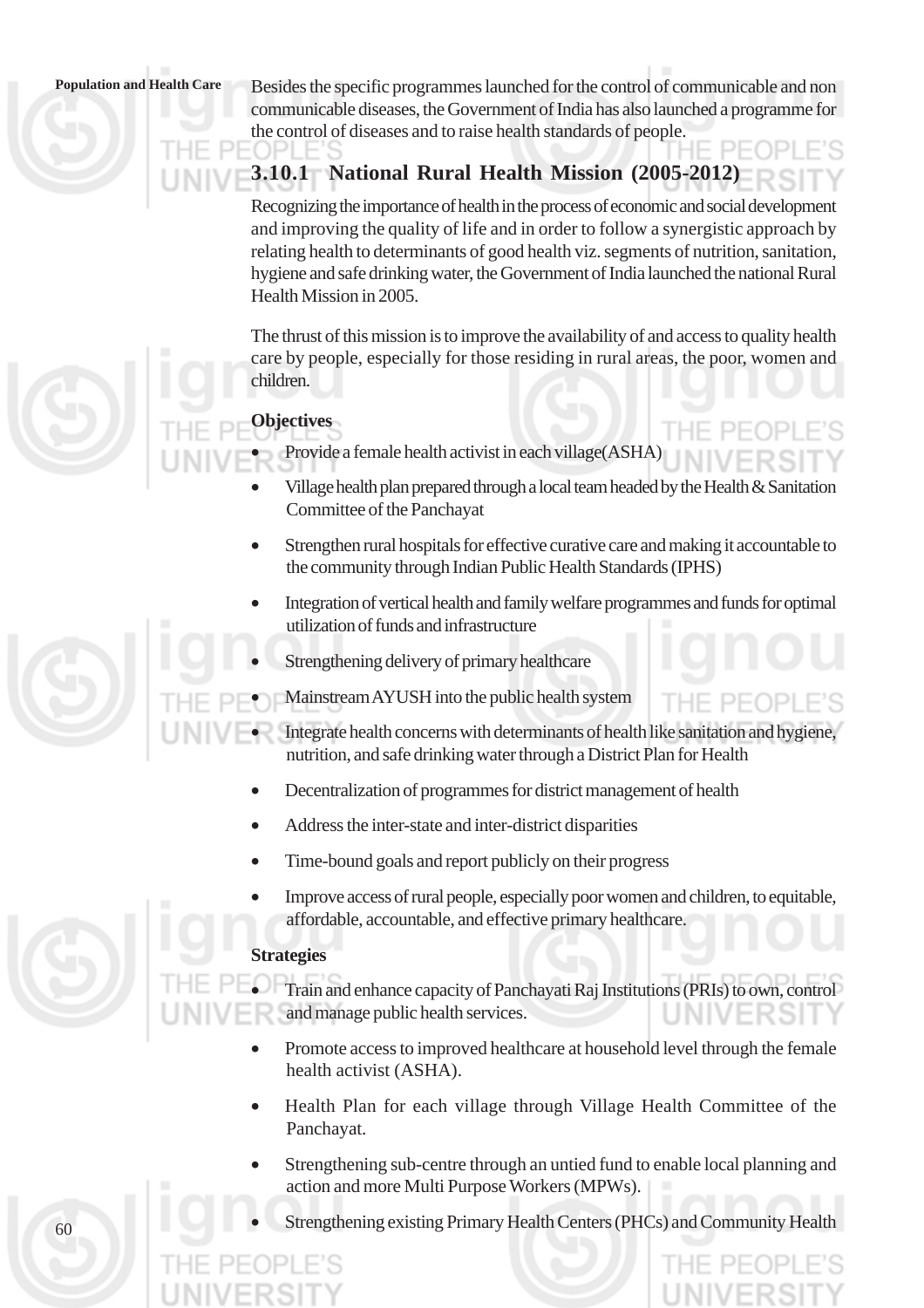Centre (CHCs), and provision of 30-50 bedded CHC per lakh population. Preparation and Implementation of an inter-sectoral District Health Plan prepared by the District Health Mission, including drinking water, sanitation & hygiene and nutrition.  $\Box$   $\Box$   $\Box$   $\Box$ 

Integrating vertical Health and Family Welfare programmes at National, State, Block, and District levels.

• Technical Support to National, State and District Health Missions, for Public Health Management.

- Strengthening capacities for data collection, assessment and review for evidence based planning, monitoring and supervision.
- Formulation of transparent policies for development of human resources for health.
- Developing capacities for preventive health care at all levels.

#### **3.10.2 Reproductive and Child Health (RCH) Programme**

This programme has been launched in India on 15<sup>th</sup> October 1997 to provide integrated reproductive & child health care. The objectives of this programme are to meet all the felt needs for contraception, and to reduce the infant and maternal morbidity and mortality, so that there is reduction in the desired level of fertility.

#### **Strategies**

- Community participation in planning for services and prioritizing
- Client centred approach to service provision
- Upgraded facilities and improved training
- Emphasis on good quality care
- Absence of contraceptive targets and incentives
- Making services gender sensitive
- Multi sectoral approach in implementing and monitoring services.
- Components of RCH Programme.

Broad areas under this programme divided in to five categories given below.

- **i) Maternal Health:** Services for mothers during pregnancy, child birth and post-natal period including safe abortion services when required.
- **ii) Child Health:** Services for children including newborn care, immunization, vitamin A prophylaxis, oral rehydration therapy (ORT) for diarrhoea, management of acute respiratory infections (ARI), anaemia control, etc.
- **iii) Prevention and Management of Unwanted Pregnancy:** Services for eligible couples through promotion of use of contraceptive methods as well as infertility services when required.
- **iv) Prevention and Management of Reproductive Tract:** Infections (RTIs), services for early detection, investigation and treatment.



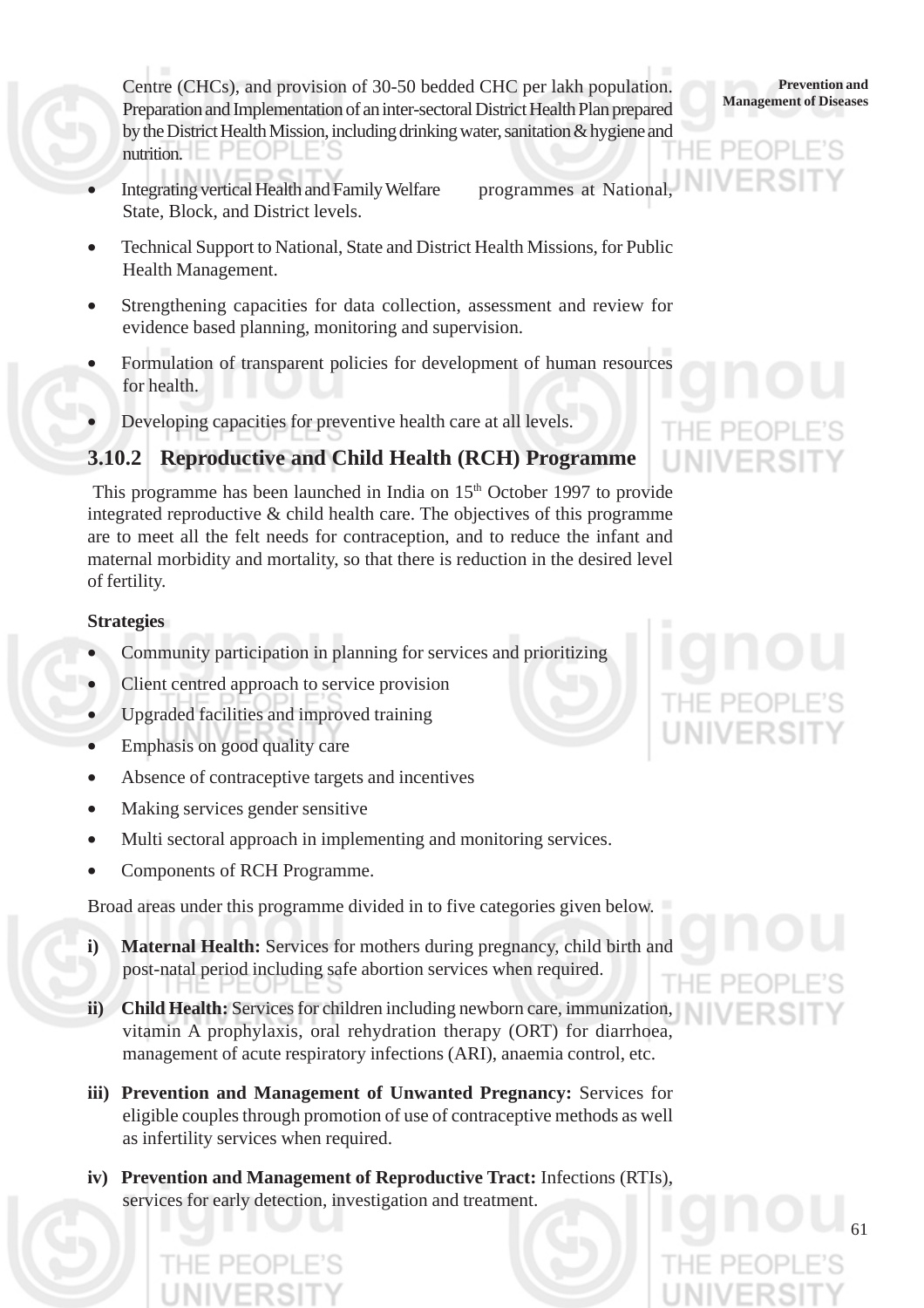**Population and Health Care**  $\bf v)$  **<b>Adolescent Health:** Adolescent health services including counselling on family life and reproductive health.

#### **3.10.3Integrated Child Development Services Programme (ICDS)** INIVERSI

Integrated Child Development Services (ICDS) is the largest national programme for mother and child development in the world. The Planning Commission and a National Policy for Children constituted inter-ministerial study teams in 1970. The recommendations made by these teams were adopted by the Government of India in 1974, and a blueprint for ICDS was drawn up by the Ministry of Social Welfare. The beneficiaries are children below 6 years, pregnant and lactating mothers and women in the age group of 15 to 44 years.

**Objectives:** The five objectives of these schemes are listed below.

• To improve the nutritional and health status of children in the age group of 0-6 years

- To lay the foundations for proper psychological, physical and social development of the child
- To reduce the incidence of mortality, morbidity, malnutrition and school drop-out
- To achieve effective co-ordination of policy and implementation amongst the various departments to promote child development
- To enhance the capability of the mother to look after the normal health and nutritional needs of the child through proper nutrition and health education.

#### **Package of services**

All the ICDS services are provided through a village based centre, the anganwadi centre (AWC), in an integrated manner to enhance their impact on mothers and children. Each AWC is run by an anganwadi worker (AWW) supported by a helper. Each AWC caters to a population of approximately 1,000 in rural and urban areas and 700 in tribal areas. The following services are provided under the programmes.

- i) **Supplementary nutrition-** This includes supplementary feeding, prophylaxis against vitamin A deficiency and control of nutritional anaemia. All families in the anganwadi area are surveyed, to identify low income families and deprived children below the age of six years, pregnant and nursing mothers and adolescent girls. They avail the facility of supplementary feeding support for 300 days in a year. The feeding is aimed only at supplementing and not substituting for family food. The type of food varies from state to state but usually consists of a hot meal cooked at the *anganwadi*, containing a combination of pulses, cereals, oil, vegetables, and sugar. Some states provide a ready to eat meal containing the same basic ingredients. There is flexibility in the selection of food items to respond to local needs. The expenditure towards supplementary feeding is met by the state under the plan budget, available for minimum needs
- ii) **Immunization-**Immunization of pregnant women against tetanus and immunization of infants against six vaccine preventable diseases poliomyelitis, diphtheria,

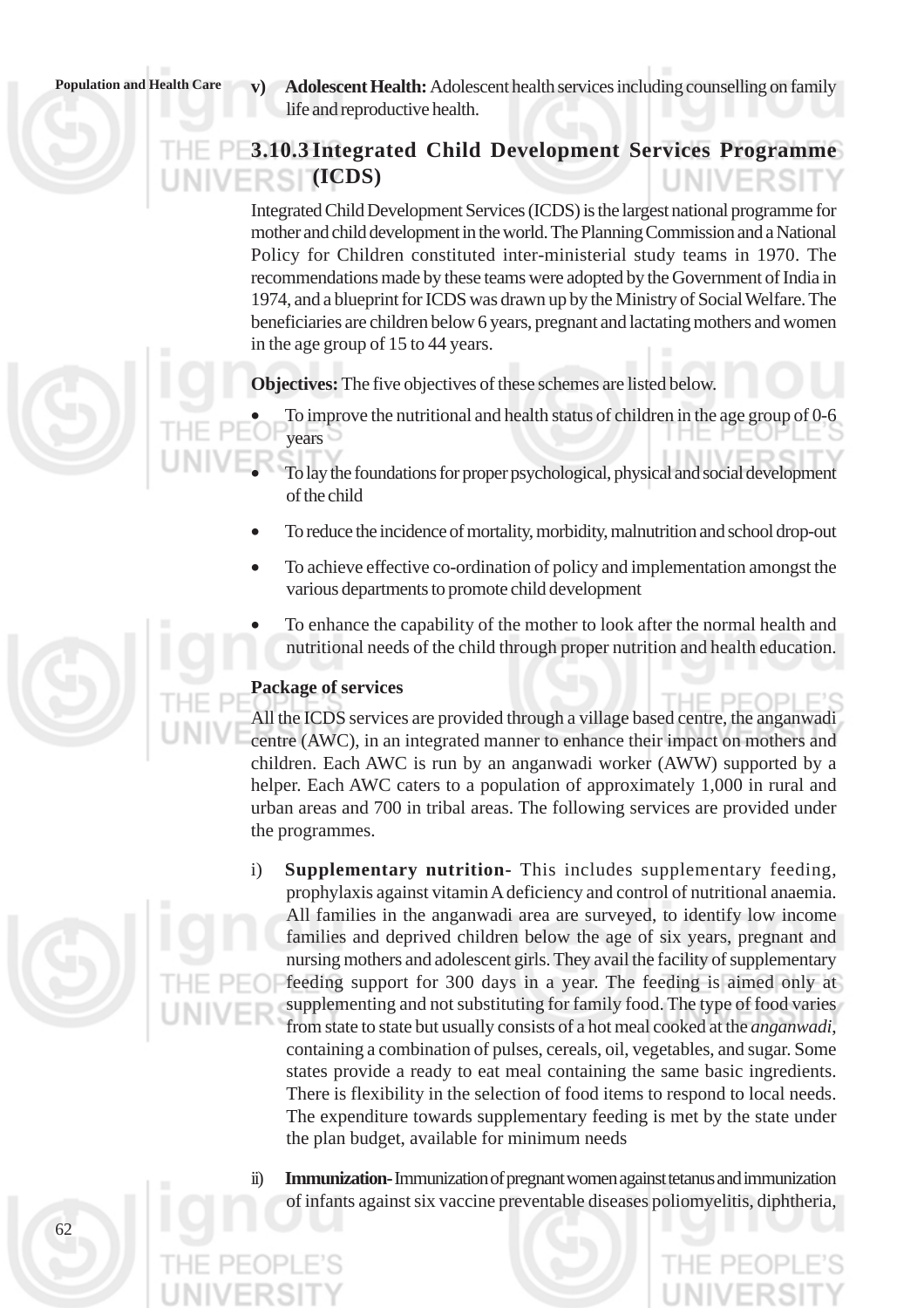**Management of Diseases** pertussis, tetanus, tuberculosis and measles is provided to children. PHC and its infrastructure carry out immunization of infants and expectant mothers as per the national immunization schedule. The AWW assists the health functionaries in coverage of the target population for immunization. She helps in the organization of fixed day immunization session. She maintains immunization records of ICDS beneficiaries and follows up to ensure full coverage.

- iii) **Health Check-Ups-**This includes healthcare of children under six years of age, ante natal care of expectant mothers, and post-natal care of nursing mothers. The health services provided for children by AWWs and PHC staff includes regular health check-ups, recording of weight, immunization, management of malnutrition, treatment of diarrhoea, deforming and distribution of simple medicines, etc. At the *anganwadi*, children, adolescent girls, pregnant women and nursing mothers are examined at regular intervals by the lady health visitor (LHV) and auxiliary nurse midwife (ANM) who also diagnose minor ailments and distribute simple medicines.
- **Referral Services-** During health checkups and growth monitoring, sick or malnourished children in need of medical attention are provided referral services through ICDS. The AWW has also been oriented to detect disabilities in young children. She lists all such cases in a special register and refers them to the medical officer.
- v) **Growth Monitoring and Promotion-** Growth monitoring and nutrition surveillance are two important activities in ICDS. Both are important for assessing the impact of the health and nutrition related services. Children below the age of three years are weighed once a month and children from three to six years are weighed quarterly. Fixed day immunization sessions, or, days when mothers come to take home rations for younger children are used as opportunities for growth monitoring for all children below six years. Growth is charted both to detect growth faltering and to assess their nutritional status. Identified severely malnourished children are given special, therapeutic supplementary food or just double ration, and are also referred to medical services.
- vi) **Nutrition and Health Education-** Nutrition, Health and Education (NHED) are a key element of the work of the *anganwadi* worker. This is aimed at the capacity building of women especially in the age group of 15-44 years so that they can look after their own health and nutrition needs as well as those of their children and families. All women in this age group are expected to be covered by this component. The components of NHED comprise basic health and nutrition messages, related to childcare, infant feeding practices, utilization of health services, family planning, and environmental sanitation. NHED is imparted through sessions, home visits and demonstrations.
- vii) **Early Childhood Care and Pre-school Education (ECCE)***-*The Early Childhood Care and Pre-school Education component of the ICDS is considered the backbone of the ICDS programme. ECCE focuses on the total development of the child up to six years. It includes promotion of early stimulation of the under threes through intervention with mothers.
- viii) **Adolescent Girls Scheme**-For the first time in India a special intervention has been devised for adolescent girls, using the ICDS infrastructure. This

## **Prevention and**<br>**Management of Diseases**

## THE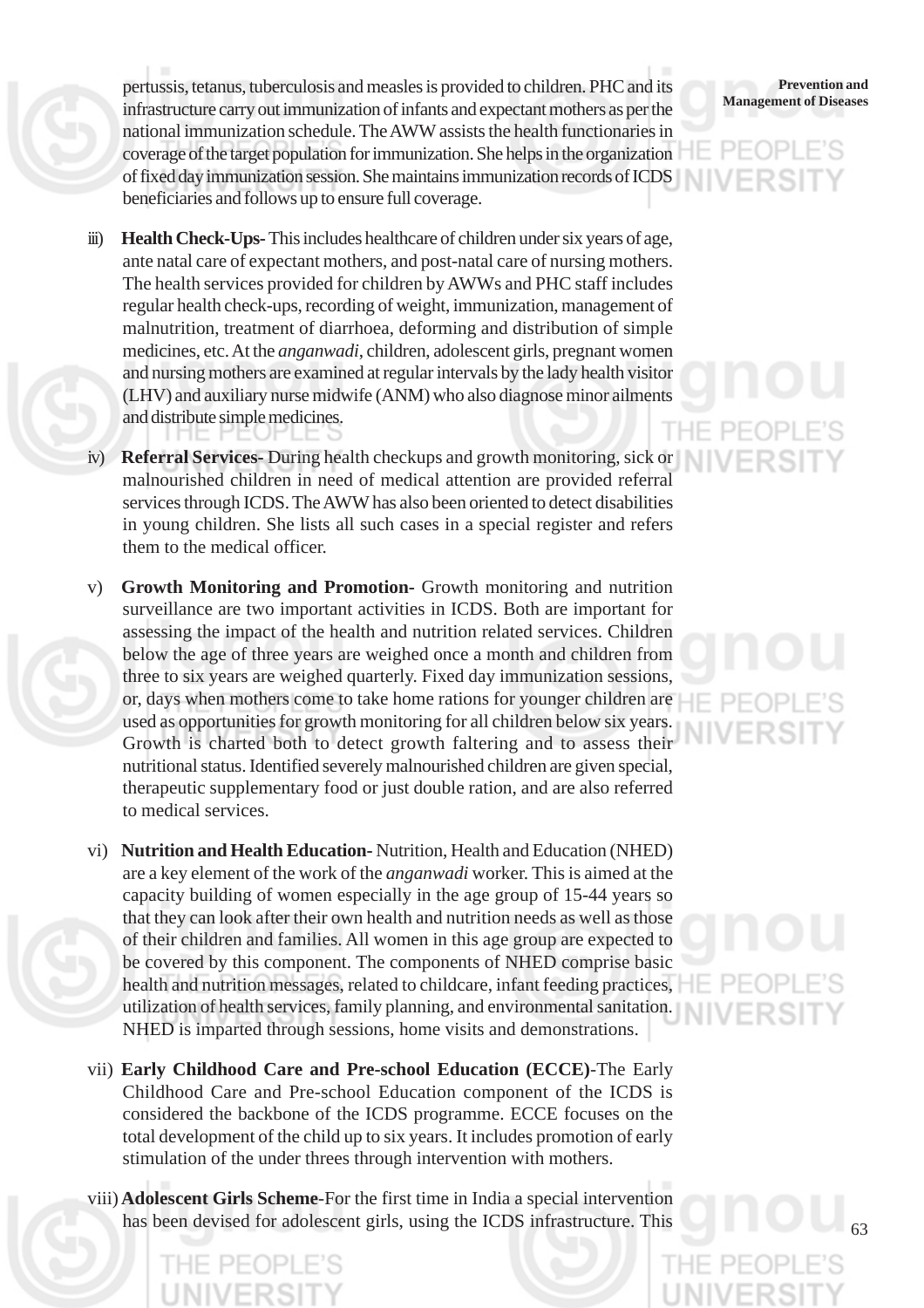64

**Population and Health Care** intervention focuses on school dropout girls in the age groups of 11-18 years, to meet their needs of self development, nutrition health education, recreation, literacy, and skill formation.

> In this section, you studied about other national health programmes, reproductive and child health programme, integrated child development services programme. Now answer the questions in check your progress 3.

#### **Check Your Progress 3**

**Note:** a) Write your answer in about 50 words.

b) Check your answer with possible answers given at the end of this unit.

.......................................................................................................................

1) What is the Reproductive and Child Health Programme?

....................................................................................................................... ....................................................................................................................... ....................................................................................................................... .......................................................................................................................

2) What do you understand by ICDS?

....................................................................................................................... ....................................................................................................................... ....................................................................................................................... .......................................................................................................................

#### **3.11 LET US SUM UP**

Broadly, there are two classification of diseases- one is communicable diseases and other is non-communicable diseases. Communicable diseases are those which can spread from one person to another person and are caused by a disease agent such as parasites or micro organisms. Non-communicable diseases are those which cannot spread from one infected person to another and are due to dietary deficiencies, life style disorders, behaviour disorder, stress, lack of exercise, occupational stress, etc.

The common diseases among children are – malnutrition resulting in inadequate weight and height as per their age, vitamin  $A \& D$  deficiency leading to night blindness and rickets respectively, diarrhoea, infections of respiratory system, ear and eye infections, worm infestations, skin infections, measles, whooping cough, and poliomyelitis.

The common problems and diseases among adolescents are*-*mainly from accidents, violence, pregnancy related problems or illnesses that are either preventable or treatable. The HIV/AIDS pandemic alone is sufficient reason to look anew at how health services address the needs of adolescents. Many diseases of late middle age, such as lung cancer, bronchitis, and heart disease, are strongly associated with a smoking habit that begins in adolescence. Common diseases in women are anaemia due to deficiency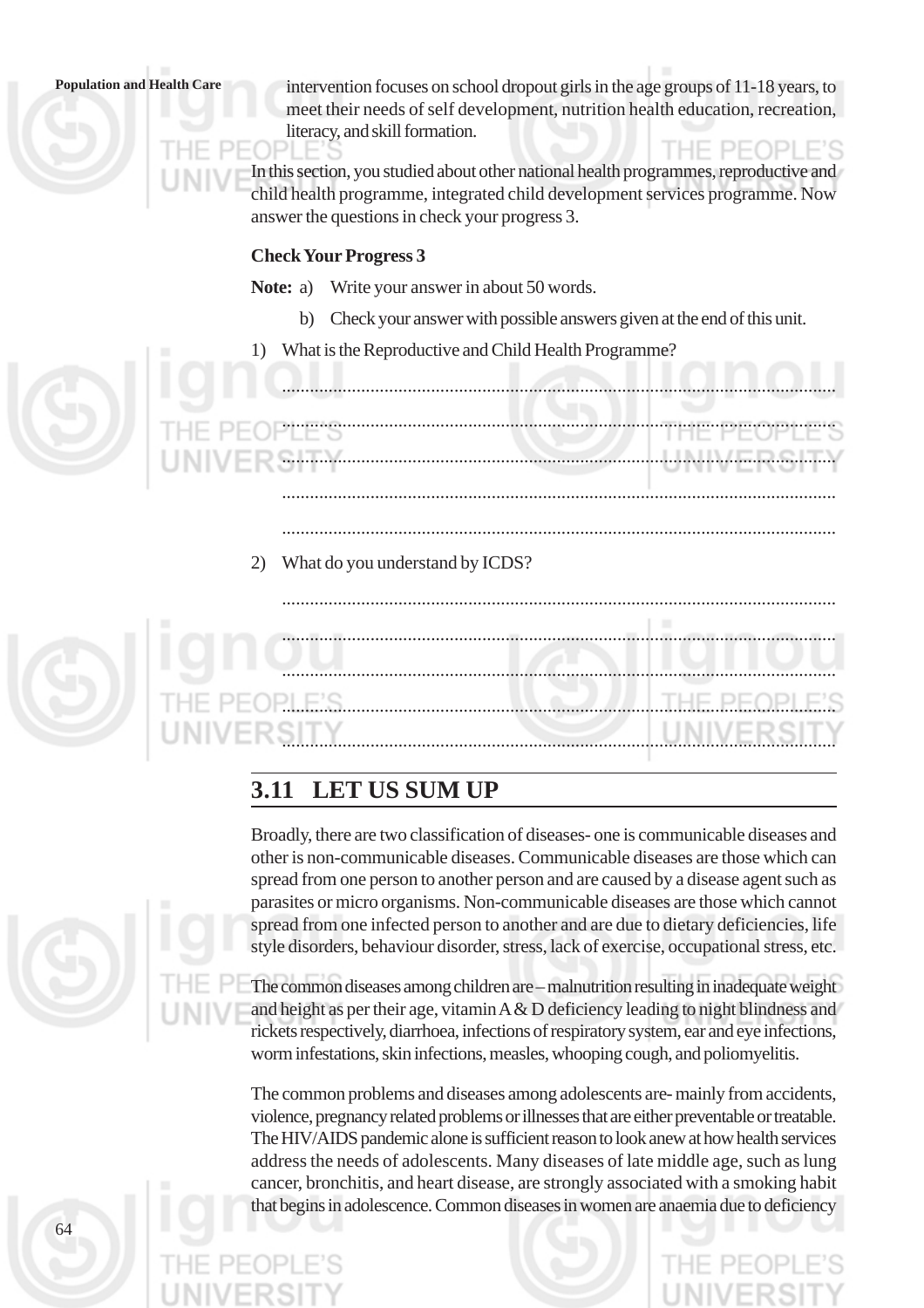**Management of Diseases** of iron and vitamin B-complex, under-nutrition due to inadequate intake of food. Some of the important causes of maternal mortality are sepsis,(Infections), haemorrhage (bleeding), toxaemia, and malnutrition. HE PEOF

Common disease in old age are cataract ( whiteness in the lens of the eye), increasing in pressure in the eye resulting in difficulty in vision (glaucoma), deafness (due to nerve degeneration), softening of bones (osteoporosis) , difficulty in breathing, changes in mental out look and decrease in the perception of senses. The degenerative diseases of blood vessels and heart, cancer, are also common in old age due to softening of bones, diabetes, diseases of the joints resulting in difficulty in walking, diseases of the respiratory system such asthma, infections, and difficulty in passing urine, urinary tract infections, etc. In addition, mental changes result in impaired memory, rigidity of outlook, dislike for change, and emotional disorders from social maladjustment. The goals of medicine are to promote health, preserve health and to restore health when it is impaired and to minimize suffering and disability resulting from diseases.

**Prevention and**<br>**Management of Diseases** 

## **3.12 REFERENCES AND SELECTED READINGS**

Annual report Ministry of Health & Family welfare, Government of India, New Delhi

Park, K (2002), *Text book of preventive & Social Medicine*. M/S Banarsidas Bhanot, Jabalpur.

WHO (2000), *Health Systems: Improving Performance*, World Health Report, Geneva

## **3.13 CHECK YOUR PROGRESS: POSSIBLE ANSWERS**

#### **Check Your Progress 1**

1) Mention a few common diseases among Adolescents.

**Ans**. A few common diseases among adolescents are: pregnancy related problems or illnesses. Some of the highest infection rates for sexually transmitted infections are among adolescents. HIV/AIDS is very high among adolescents.

2) What are the common diseases among old persons?

**Ans** . Common diseases among old persons are :such as cataract (whiteness in the lens of the eye), increasing in pressure in the eye resulting in difficulty in vision (glaucoma), deafness (due to nerve degeneration), softening of bones (osteoporosis), difficulty in breathing, changes in mental outlook and decrease in the perception of senses.

#### **Check Your Progress 2**

1) Name a few programmes for control of communicable diseases and their objectives?

**Ans.** There are many national programmes for control of communicable diseases like tuberculosis, malaria, iodine deficiency, cancer control, diabetes control, reproductive and child health etc. The objectives National